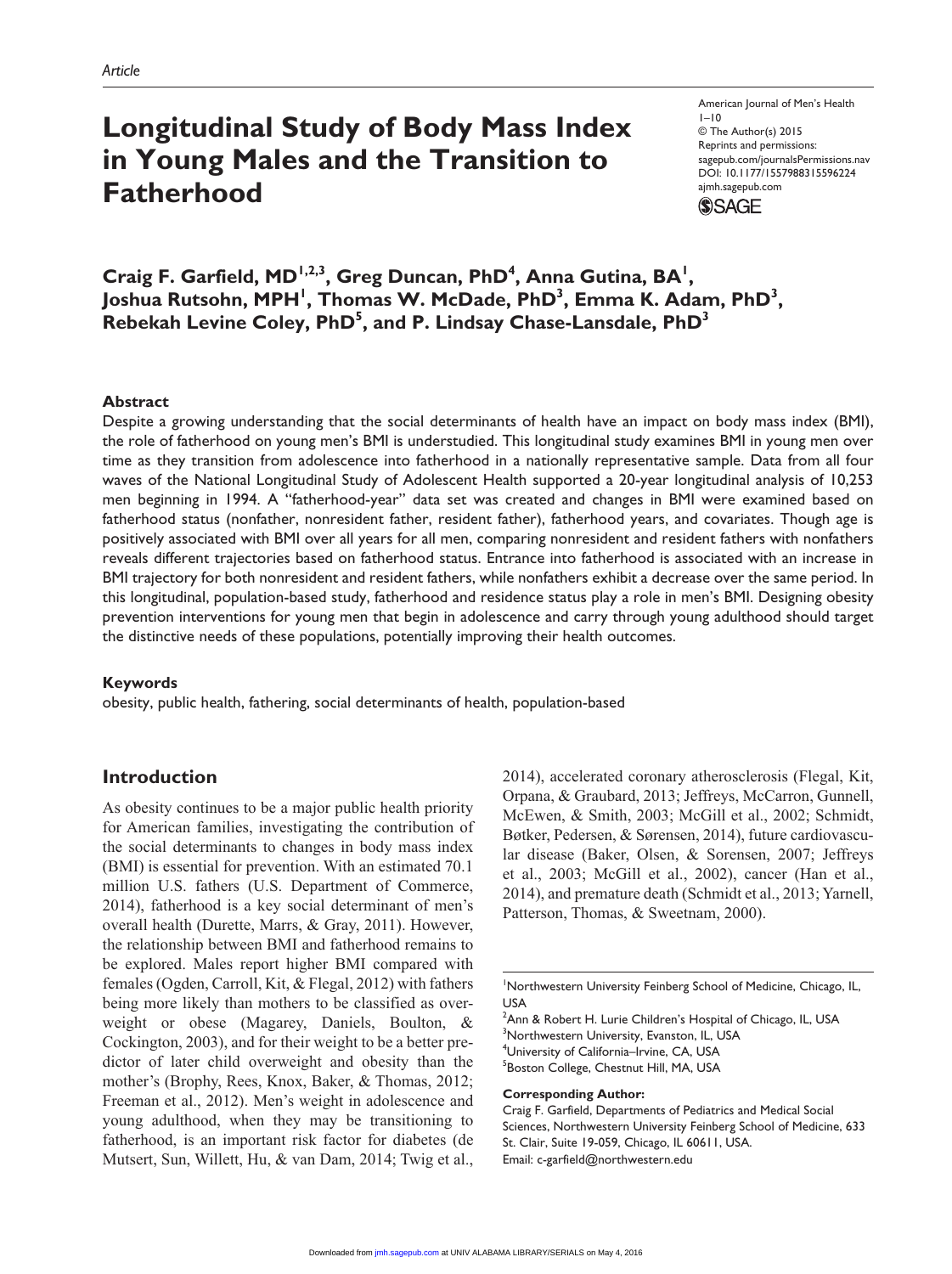The transition to fatherhood is a time of change for men. Evidence is accumulating that suggests this transition may affect the health behaviors of men which in turn may affect BMI, especially among at-risk populations. First, many men state becoming a father motivated them to change and improve their health behaviors such as eating a more nutritious diet, exercising more often, and drinking less alcohol (Garfield, Clark-Kauffman, & Davis, 2006). Yet little empiric work exists examining the role of becoming a father on BMI and whether the transition to fatherhood alone might affect the changes in BMI. Second, as our understanding of fatherhood and its different types expands, such as resident fathers who live with their children or nonresident fathers who live away from their children, an appreciation of the interactions between health risks and father type is beginning to emerge. For example, resident fathers are typically older, more educated, and employed with higher incomes compared with nonresident fathers (Castillo, Welch, & Sarver, 2011; Sorensen & Zibman, 2001). These characteristics have all been reported to be protective against increased BMI. In addition, being married, which many resident fathers are, also offers health benefits for men and may be protective of weight changes (Waite, 1995). Third, race/ethnicity and socioeconomic status have been implicated in terms of who becomes a father and when as well as in BMI changes (Berry et al., 2010; Hanson & Chen, 2007; Sobal & Stunkard, 1989; Wang, 2001). A systematic review of obesity rates reported that ethnic minorities and lowsocioeconomic groups were disproportionally affected at all ages (Flegal, Carroll, Kit, & Ogden, 2012; U.S. Department of Health & Human Services, 2010; Wang & Zhang, 2006). Finally, lower education, which is associated with earlier and nonresident fatherhood, predicts obesity presumably because higher education enhances general nutrition knowledge, improved access to nutritional food, and increased access to information and tools for weight control (Galobardes, Morabia, & Bernstein, 2000; Jeffery, 1996). To our knowledge, no prior studies have accounted collectively for these factors when examining BMI trajectories over the life course and during the key developmental milestone of the transition to fatherhood.

This exploratory study examines associations between fatherhood and BMI. Specifically, the primary goal of this study is to assess whether the transition to fatherhood was associated with changes in BMI among men over time, whether this association varied by fathers' residence status, and whether it differed when controlling for key social and demographic factors. Studies of the life course trajectory of paternal BMI have been hampered by a lack of data sets that are longitudinal, community-based, temporally correct, and represent a large enough population to have stable estimates. To address these limitations, data from the National Longitudinal Study of Adolescent

Health (Add Health), which followed a representative sample of 20,745 American youth (10,253 males) from adolescence through early adulthood, were assessed. Add Health provides an exceptional opportunity to investigate the determinants of BMI over time, enabling comparisons of pre-fatherhood and post-fatherhood BMI while controlling for covariates, and to determine their relevance to population health and prevention. Understanding the progression of paternal BMI to delineate key points of intervention for prevention and treatment may benefit both fathers and their offspring.

# **Method**

# *Study Sample*

Add Health (Chen & Chantala, 2014) is a longitudinal study of a nationally representative sample of youth focusing on social, behavioral, and biomedical health as they progress from adolescence into adulthood. Wave I  $(n = 10,263 \text{ males}; \text{ages} = 12-21 \text{ years})$  was conducted in 1994 to 1995; Wave II ( $n = 7,192$ , ages = 13-21 years) in 1996; Wave III (*n* = 7,192, ages = 18-28 years), 6 years later in 2001 to 2002, and Wave IV ( $n = 7,347$ , ages = 25-34 years), 6 years after that in 2007 to 2008. The institutional review board approved this study.

# *BMI*

Height and weight measurement were collected in all four waves of the study. Height and weight data were self-reported in Wave I and measured by the interviewer in all subsequent waves. BMI was calculated from these height and weight values for all four waves. Clarke et al. (2014) demonstrated that men's self-reported BMI and measured BMI were consistent from adolescence through adulthood. Add Health intentionally oversampled adolescents from various economic and racial/ethnic subgroups (Chen & Chantala, 2014); therefore, study-supplied weights, which also account for nonresponse and attrition and allowed for the sample to be representative of the adolescent population at baseline, were included.

# *Fatherhood Status*

Fatherhood status was coded into three categories: resident fathers, nonresident fathers, and nonfathers. Each participant's fatherhood status was defined using the household roster (reports of each member of their household) and live child data set (reports of each child they have fathered) from each wave; fathers were those who had listed a biological child. Residence status was defined by whether a child was listed in the household roster at entrance into fatherhood while controlling for interview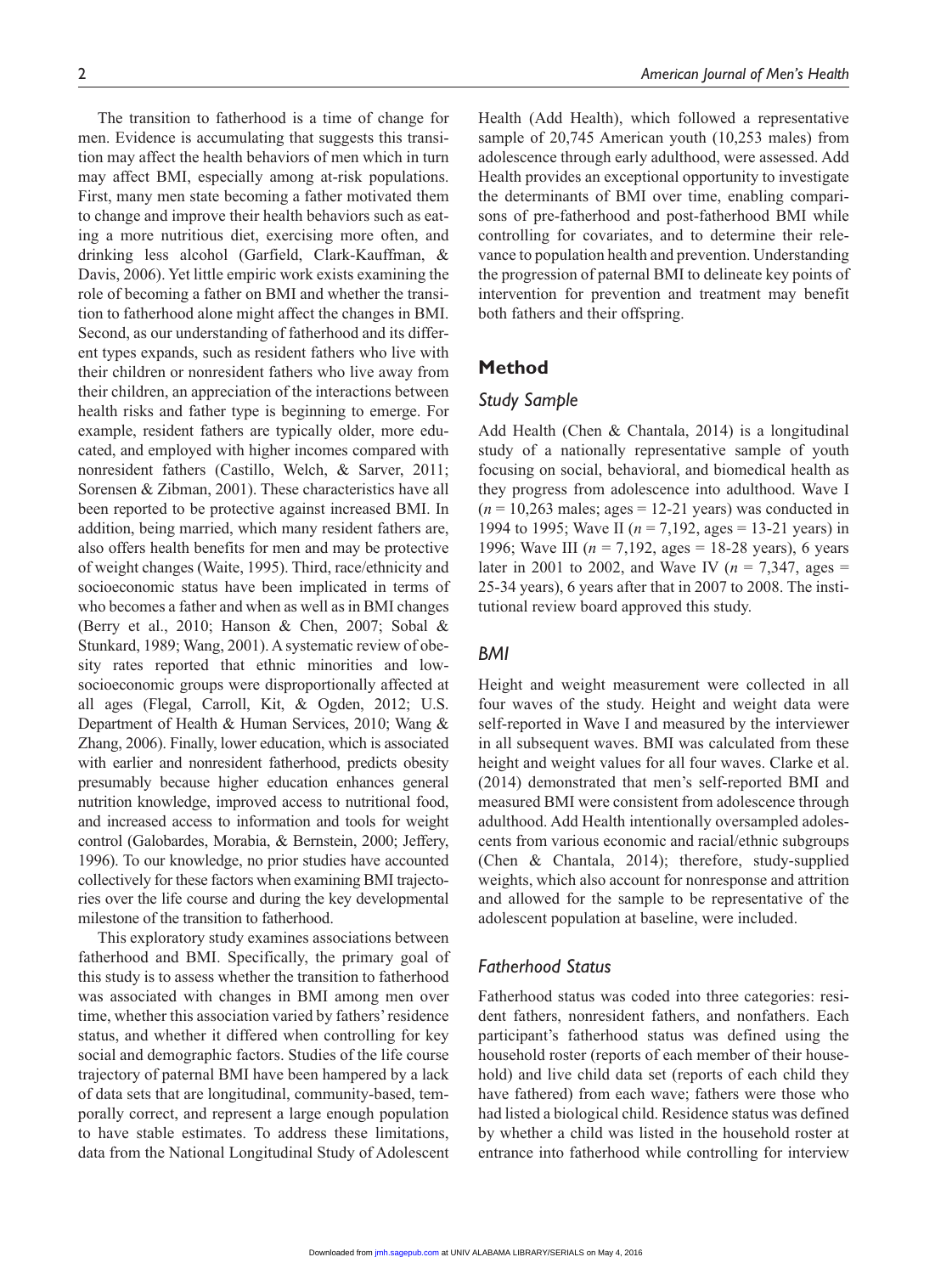year. Validity checks confirmed that the index child was indeed the first biological child for that respondent. Father classification was held constant through all future waves; nonfathers were the referent group for analyses.

## *Covariates*

Covariates included respondents' *age, education, physical health, income*, and *number of children* (all assessed at each wave) as well as *race/ethnicity*, own *mother's education* (Wave I assessment). Race/ethnicity was categorized as White (referent), Black, Asian, Hispanic, and Other. Marital status was measured at entrance into fatherhood. Parents' household income was used for each wave in which the respondent was still an adolescent. Health behaviors that may affect BMI were assessed at Waves I to IV and included *screen hours* (hours of television and computer summed/week) and *daily physical activities* (sum of times/week).

#### *Statistical Analysis*

*Creating a Fatherhood-Years Data Set.* A person-year file comprising data collected from adolescence through adulthood for young men was created using separate data records for each male encompassing study identification number, demographic, covariate, and BMI data to analyze BMI preentrance and postentrance into fatherhood. These "person-year" records used fatherhood status in each of the possible years of the data collection period and calculated time in fatherhood (i.e., "fatherhood years") on the basis of wave-specific information regarding the age of the firstborn child. For example, a participant who first mentioned a 4-year old in Wave IV was coded as having +4 fatherhood years in Wave IV and −2 fatherhood years in Wave III (which was conducted 6 years prior to Wave IV), −8 fatherhood years in Wave II (conducted 12 years prior), and −9 fatherhood years in Wave I (conducted 13 years prior). Data from males who were never observed to be fathers were centered on the (weighted/winsorized) mean age of entrance into fatherhood for all fathers in the sample, age 23. Thus, "fatherhood years" for a nonfather observed at age 26 was coded as +3. Once complete, all participants had four rows of data corresponding to four waves of data collection. This allows for comparisons of fatherhood years over the 19-year range between nonfathers and fathers and resembles other approaches to defining person-years surrounding events of interest (Duncan, Wilkerson, & England, 2006; Garfield et al., 2014; Huang & Warner, 2005). For simplicity and comparisons, the term "fatherhood years" is used for fathers and nonfathers.

*Multiple Imputations.* Multiple imputations have been recommended from numerous sources to minimize the bias of data missing at random (Harel & Zhou, 2007; Rubin,

1987; White, Royston, & Wood, 2011). The primary advantage of using multiple imputations to handle missing data revolves around its use of random components incorporated into the estimates of missing values drawn from a distribution which allows inferences to be made from a stochastic method rather than through a method derived from strong (and often incorrect) assumptions, such as listwise deletion or hot-deck imputation. As recommended, 20 cycles were completed for five imputed data sets using the "ice" command in Stata (Royston, 2011).

*Standardized BMI.* Data were combined from each wave to support a continuous time analysis of respondents' differing life stages before fatherhood and after fatherhood. BMI was standardized for all men at each wave. The mean estimate of each covariate on this standardized BMI variable was calculated for each fatherhood group over fatherhood years using a generalized estimating equation specifying an exchangeable correlation structure, normal distribution, and identity link, an approach commonly used (Chen & Chantala, 2014; Duncan et al., 2006; Garfield et al., 2014). A spline model was estimated with one knot modeling two mutually exclusive time category intervals: pre-fatherhood (−9 to 0 fatherhood years) and fatherhood (0 to  $+10$  fatherhood years). Add Health intentionally oversampled adolescents from various economic and racial/ethnic subgroups (Chen & Chantala, 2014); therefore, study-supplied weights, which also account for nonresponse and attrition and allowed for the sample to be representative of the adolescent population at baseline, were included. Analyses were conducted in Stata/SE 12.1 (StataCorp, 2012).

# **Results**

# *Descriptive Statistics and BMI Proportional Representation*

Of 10,253 men in the sample, 6,828 (66.5%) were nonfathers and 3,425 (33.5%) were fathers by Wave IV (Table 1). Of those fathers, 686 (20.03%) were nonresident and 2,739 (79.97%) were resident at the time of the child's birth. Most resident fathers were married (78%) compared with nonresident fathers (8%) and nonfathers (13%). Additional demographic and health characteristics are reported in Table 1.

# *BMI Over Fatherhood Years*

Age plays a major factor in BMI trajectory and was positively associated with BMI over all fatherhood years for all young men (β = .014; 95% confidence interval, CI [.010, .018]; Table 2). Change in BMI for nonfathers is due solely to age; comparing nonresident and resident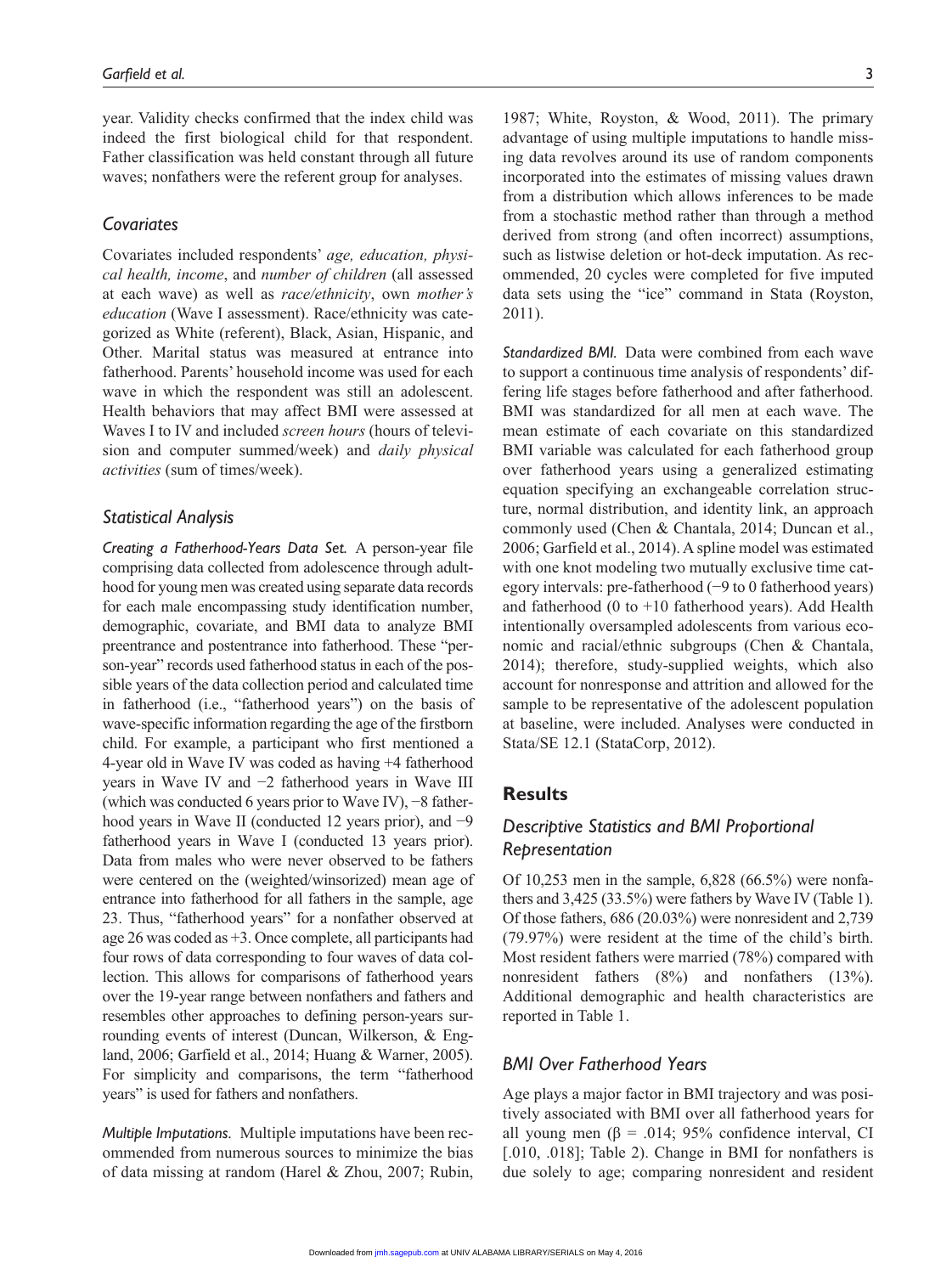|  |  |  |  |  |  | Table 1. Sample Characteristics of Nonfathers, Nonresident Fathers, and Resident Fathers. |
|--|--|--|--|--|--|-------------------------------------------------------------------------------------------|
|--|--|--|--|--|--|-------------------------------------------------------------------------------------------|

|                                                      | Nonfathers    | Nonresident fathers | Resident fathers |                        |
|------------------------------------------------------|---------------|---------------------|------------------|------------------------|
|                                                      | $(n = 6,828)$ | $(n = 686)$         | $(n = 2,739)$    | $p$ Value <sup>a</sup> |
| Age at fatherhood entrance                           | N/A           | 21.9(4.0)           | 25.6(3.9)        | .355                   |
| <b>BMI Wave I</b>                                    | 22.6(4.6)     | 22.7(4.2)           | 23.1(4.2)        | $500 -$                |
| <b>BMI Wave IV</b>                                   | 28.6 (6.8)    | 28.2(6.6)           | 29.6(6.5)        | 100.5                  |
| Race <sup>c</sup>                                    |               |                     |                  | < 0.01                 |
| White                                                | 3,434 (50.6)  | 274 (39.3)          | 1,460(53.3)      |                        |
| African American                                     | 1,331(19.6)   | 274 (39.3)          | 520 (19.0)       |                        |
| Hispanic                                             | 1,115(16.4)   | 97 (14.1)           | 502 (18.3)       |                        |
| Asian                                                | 609 (9.0)     | 15(2.2)             | 143(5.2)         |                        |
| Other                                                | 302 (4.5)     | 26(3.8)             | 113(4.1)         |                        |
| Mother's education <sup>c</sup>                      |               |                     |                  | 5.001                  |
| Less than HS                                         | 868 (16.2)    | 115(20.6)           | 419 (19.2)       |                        |
| HS graduate, vocational school, or technical school  | 2,017 (37.7)  | 256 (45.9)          | 967 (44.2)       |                        |
| Some college to college graduate                     | 1,919(35.9)   | 162(29.0)           | 674 (30.8)       |                        |
| Some graduate school to professional degree          | 545 (10.2)    | 25(4.5)             | 127(5.8)         |                        |
| Own education <sup>c,d</sup>                         |               |                     |                  | < 0.01                 |
| Less than HS                                         | 439 (6.4)     | 127(18.5)           | 291 (10.6)       |                        |
| HS graduate, vocational school, or technical school  | 1,357(19.9)   | 244 (35.6)          | 927 (33.8)       |                        |
| Some college to college graduate                     | 2,734 (40.0)  | 251 (36.6)          | 1,227(44.8)      |                        |
| Some graduate school to professional degree          | 588 (8.6)     | 15(2.2)             | 140(5.1)         |                        |
| Parent's income (Wave I) <sup>c</sup>                |               |                     |                  | < 0.01                 |
| $<$ \$30,000                                         | 1,696 (29.7)  | 262 (38.9)          | 784 (29.2)       |                        |
| \$30,000-\$49,999                                    | 1,355(23.7)   | 137(20.4)           | 596 (22.2)       |                        |
| \$50,000-\$74,999                                    | 1,214(21.3)   | 84 (12.5)           | 447 (16.6)       |                        |
| $>$ \$75,000                                         | 1,442(25.3)   | 189 (28.1)          | 862 (32.1)       |                        |
| Personal income (Wave IV) <sup>c</sup>               |               |                     |                  | 5.001                  |
| $<$ \$30,000                                         | 698 (18.5)    | 137(36.3)           | 294 (15.8)       |                        |
| \$30,000-\$49,999                                    | 833 (22.1)    | 86 (22.8)           | 438 (23.6)       |                        |
| \$50,000-\$74,999                                    | 852 (22.6)    | 79 (20.9)           | 503 $(27.1)$     |                        |
| $>$ \$75,000                                         | 1,391(36.9)   | 75 (19.9)           | 621(33.5)        |                        |
| Number of children <sup>e</sup>                      | N/A           | $1.06(1-3)$         | $1.52(1-7)$      | 5.001                  |
| Daily activities before FH (times/week) <sup>b</sup> | 3.92(2.61)    | 3.92(2.62)          | 3.61(2.72)       | 5.001                  |
| Daily activities after FH (times/week) <sup>b</sup>  | 3.35(3.37)    | 3.26(3.39)          | 3.48(2.91)       | .038                   |
| Screen time before FH (hours/week) <sup>b</sup>      | 25.0(23.3)    | 29.8 (29.0)         | 24.6 (22.4)      | 5.001                  |
| Screen time after FH (hours/week) <sup>b</sup>       | 27.0 (23.9)   | 28.2 (27.2)         | 23.9(21.6)       | 5.001                  |
| Marital status <sup>c,d</sup>                        |               |                     |                  | < 0.01                 |
| Married                                              | 857 (12.6)    | 54 (7.9)            | 1,975(72.1)      |                        |
| Unmarried                                            | 5,971 (87.4)  | 632 (92.1)          | 764 (27.9)       |                        |

*Note*. BMI = body mass index; FH = fatherhood; HS = high school.

<sup>a</sup>p Values derived from *F* test for continuous and χ<sup>2</sup> for categorical variables. <sup>b</sup>Mean (SD). <sup>c</sup>n (%). <sup>d</sup>As of 0 fatherhood years. <sup>e</sup>Mean (Range).

fathers with nonfathers reveals different trajectories based on fatherhood status (Figure 1). While all young men's BMI changes over time, the way it changes is contingent on fatherhood status and whether they become nonresident or resident fathers.

For young men who were nonfathers during the entire study period, BMI trends reveal that BMI slope did not statistically change before the age of 23 years and had a 0.04 *SD* decrease each year from age 23 until the end of the study (β =  $-0.038$ ; 95% CI [ $-0.043$ ,  $-0.033$ ]). The change in this time period is solely due to age. The mean BMI

level for nonfathers conditioned on all of the independent variables increased by 0.29 *SD*s from the beginning of the study until age 23 and decreased by 0.02 *SD*s from age 23 until the end of the study. Since an *SD* of BMI represented roughly 4.5 units throughout the study, nonfathers therefore increased on average by 1.31 units from the entrance of the study to age 23—an increase of 6% in BMI—and decreased on average by 0.1 unit (less than 1%) from age 23 until the end of the study.

Young men who would become nonresident fathers had a decrease in BMI when compared with nonfathers in the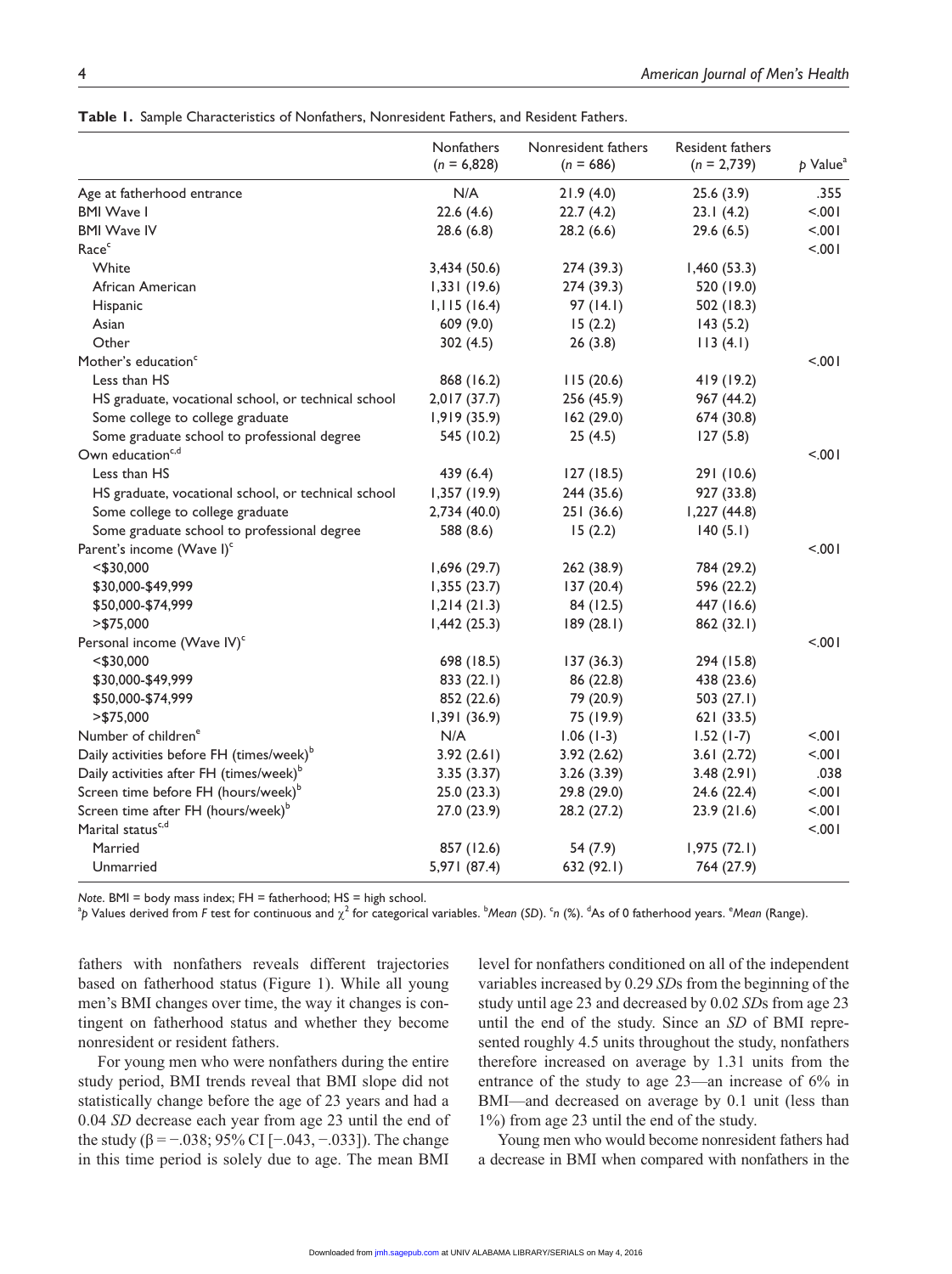| Standardized BMI         | β       | SE   | p Value | 95% CI           |
|--------------------------|---------|------|---------|------------------|
| Nonresident father       | $-.041$ | .031 | .184    | $[-.101, .019]$  |
| Resident father          | .077    | .017 | < .0001 | [.044, .109]     |
| Before fatherhood        | .003    | .003 | .187    | $[-.002, .008]$  |
| Nonresident father       | $-.026$ | .003 | < .0001 | $[-.032, -.019]$ |
| Resident father          | $-.017$ | .002 | < .0001 | $[-.021, -.014]$ |
| After fatherhood         | $-.038$ | .003 | < 0001  | $[-.043, -.033]$ |
| Nonresident father       | .014    | .004 | .001    | [.006, .022]     |
| Resident father          | .022    | .003 | < .0001 | [.015, .029]     |
| <b>Black</b>             | .092    | .018 | < 0001  | [.055, .128]     |
| Asian                    | $-.103$ | .029 | < 0001  | $[-.161, -.046]$ |
| Latino                   | .099    | .023 | < .0001 | [.055, .144]     |
| Other                    | .107    | .032 | .001    | [.044, .17]      |
| Age                      | .014    | .002 | < .0001 | [.01, .018]      |
| General health           | $-.084$ | .003 | < .0001 | $[-.091, -.078]$ |
| Income                   | 10.     | .002 | < .0001 | [.005, .015]     |
| Employed                 | .005    | .005 | .281    | $[-.004, .015]$  |
| Married                  | .042    | .009 | < .0001 | [.024, .06]      |
| Mother's education       | $-.068$ | .009 | < .0001 | $[-.085, -.052]$ |
| Own education            | $-.002$ | .009 | .811    | $[-.02, .015]$   |
| Total number of children | $-.005$ | .007 | .478    | $[-.019, .009]$  |
| Screen hours             | .001    | .000 | < .0001 | [.001, .003]     |
| Daily activities         | $-.011$ | .001 | < .0001 | $[-.013, -.009]$ |
| Intercept                | .076    | .039 | .049    | [.001, .153]     |

**Table 2.** Results of Change in BMI Over Fatherhood Years.

*Note*. BMI = body mass index; *SE* = standard error; CI = confidence interval.



**Figure 1.** Predicted standardized body mass index (BMI) levels before and after entrance into fatherhood.

pre-fatherhood period. Nonresident fathers had a 0.03 *SD* lower BMI compared with nonfathers in each year ( $\beta$  = −.026; 95% CI [−.031, −.020]). Once entering fatherhood, nonresident fathers had a slope that was 0.01 *SD*s larger than that of nonfathers (β = .014; 95% CI [.006, .022]). Therefore, nonresident fathers decreased on average by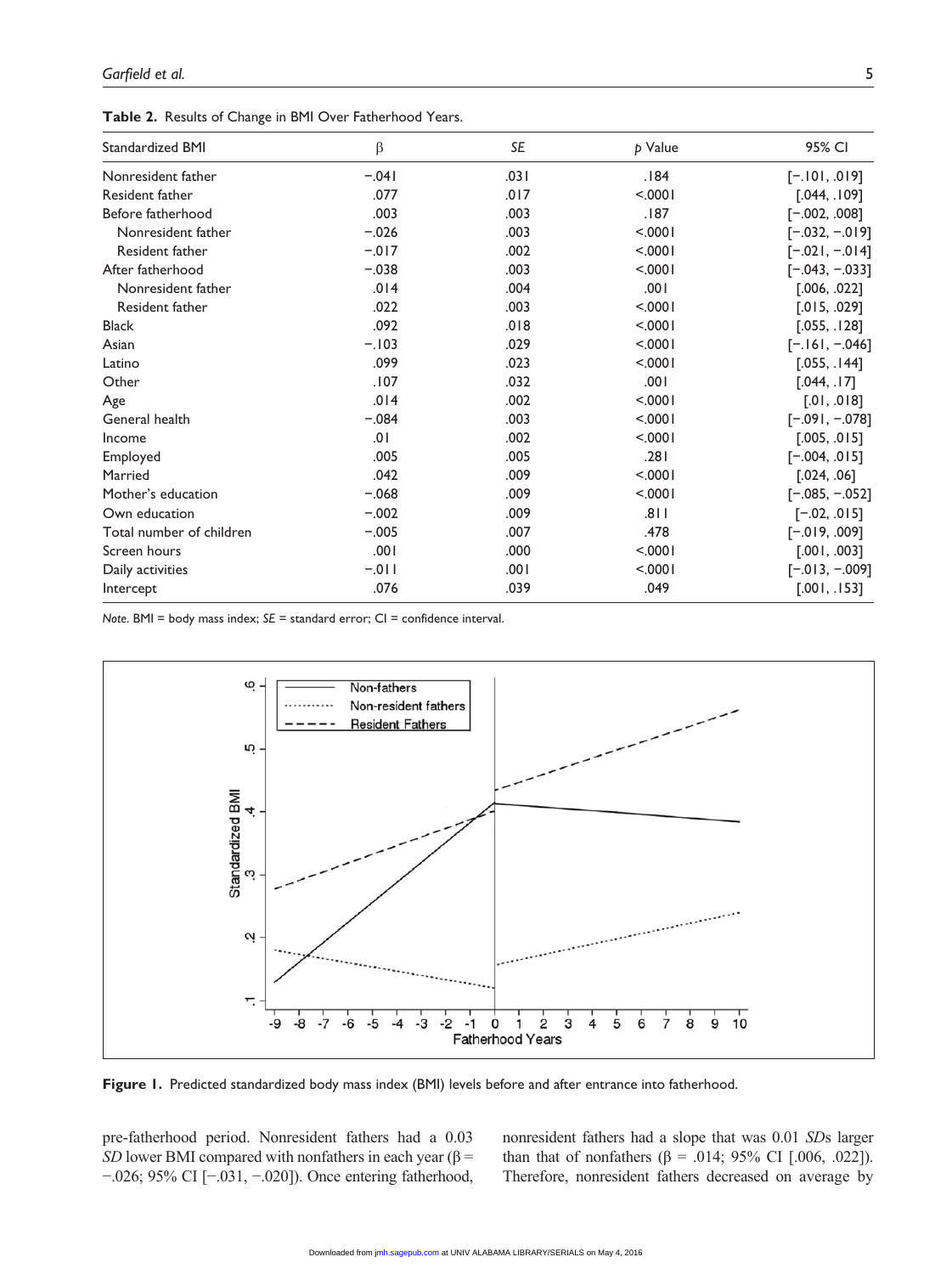0.07 *SD*s (0.32 BMI units) from the beginning of the study until entrance into fatherhood, a 1.5% decrease, and increased on average by 0.1 *SD*s (0.45 BMI units or 2%) from entrance into fatherhood until the end of the study.

Young men who would become resident fathers start with a BMI 8% higher than the comparison group of nonfathers (β = .076). The BMI slope for this group in the pre-fatherhood period was 0.02 *SD*s lower compared with nonfathers each year ( $\beta$  = -.017; 95% CI [-.021, −.014]) in the pre-fatherhood period. Once entering fatherhood, resident fathers had a slope that was 0.02 *SD*s higher than that of nonfathers ( $\beta$  = .022; 95% CI [.015, .029]). Therefore, resident fathers increased on average by 0.12 *SD*s (0.54 BMI units or 2%) from the beginning of the study until entrance into fatherhood and had a larger increase on average by 0.13 *SD*s (0.59 BMI units or 2.6%) from entrance into fatherhood until the end of the study.

In addition to these main findings, men of different races were all statistically significantly different from Whites with Asians having lower BMI and Blacks, Latinos, and other races having higher BMI (Table 2). Self-reported general health, mother's education, and daily activities had negative associations with BMI. Income, marriage, and screen hours were all positively associated with BMI.

## **Discussion**

In this first study of its kind examining young men's BMI and fatherhood status in a nationally representative sample examined over a 20-year span, young men follow different weight gain paths based on their fatherhood status. While the BMI for all young men increases with age, there is a clear difference between the BMI trajectories of young men who enter fatherhood compared with those who do not. The entrance into fatherhood is associated with an increase in BMI trajectory regardless of fatherhood residency status, while those men who do not become fathers actually see an absolute decrease after age 23 (i.e., the post-fatherhood period of the study). Despite initial differences in BMI trajectories among the two fatherhood groups—wherein nonresident fathers exhibit increases and resident fathers exhibit decreases in BMI—following the transition to fatherhood, both groups exhibit increases in BMI of similar magnitudes.

Adolescent and early adulthood BMI often sets a course for men from which it is hard to deviate. While prior research examining men's health and BMI trajectories point to increased heart, metabolic, cancer, and death risk (Baker et al., 2007; Flegal et al., 2013; Han et al., 2014; Jeffreys et al., 2003; McGill et al., 2002; Schmidt et al., 2013; Schmidt et al., 2014; Yarnell et al., 2000), these studies have not accounted for the influence of a major social and developmental milestone, the transition to fatherhood. Including fatherhood status and time in fatherhood is essential to understand how social characteristics may alter young men's health, ultimately leading to innovative interventions and prevention.

As evidenced by this study, how young men's BMI changes is influenced by when they become fathers and the type of father they become, either nonresident or resident. Prior to fatherhood, the BMI changes are in opposite directions for the two fatherhood groups, but after fatherhood both fatherhood groups have increasing BMI trajectories while nonfathers have decreasing BMIs. Though this change may appear small, it is important to remember the study examines mean estimates of BMI on a population level and therefore may provide conservative estimates. Nevertheless, becoming a father increases the BMI trajectories of young men.

Nonresident fathers achieve the lowest BMI immediately prior to entering fatherhood, suggesting an ideal time to focus clinically on health behaviors in this population. Nonresident fathers are already known to be at risk for lower education and income, which is associated with poor health; in this study, when controlling for these variables, this population is further at risk for increased BMI in early fatherhood. Prior research reports these men see becoming a father as motivation for positive change (Bozett, 1985; Cowan, 1988; Daniels & Weingarten, 1988; Palkovitz, 2002; Palkovitz, Copes, & Woolfolk, 2001; Strauss & Goldberg, 1999). For these men, being present in the health care system as pediatric chaperones may afford an opportunity for health education and counseling and has implications for family-centered care in pediatrics and family medicine.

Resident fathers in this study are the only group to have BMI increases before and after the transition to fatherhood. Examined by groups, resident fathers have the biggest increase overall and see the greatest increase in early fatherhood. Prior research reports becoming a father is a time when men attempt to improve their diets, increase physical activity, decrease alcohol use, and lower risk-taking behavior (Garfield, Isacco, & Bartlo, 2010; Guralnik, Butterworth, Patel, Mishra, & Kuh, 2009; Ringbäck Weitoft, Burström, & Rosén, 2004; Umberson, 1992; Umberson, Liu, & Powers, 2009; Weitoft, Haglund, Hjern, & Rosén, 2002); yet the increase in this study is evidence that these changes in health behaviors may have little impact. The majority of resident fathers in this study were married, an association in other research that has been reported to be advantageous in terms of education, income, and physical and mental health (Waite, 1995). In this study, marriage is associated with increased BMI, findings supported by other work (albeit without regard for fatherhood status; Brown, 2011; Jeffery & Rick, 2002). This may be due to unaccounted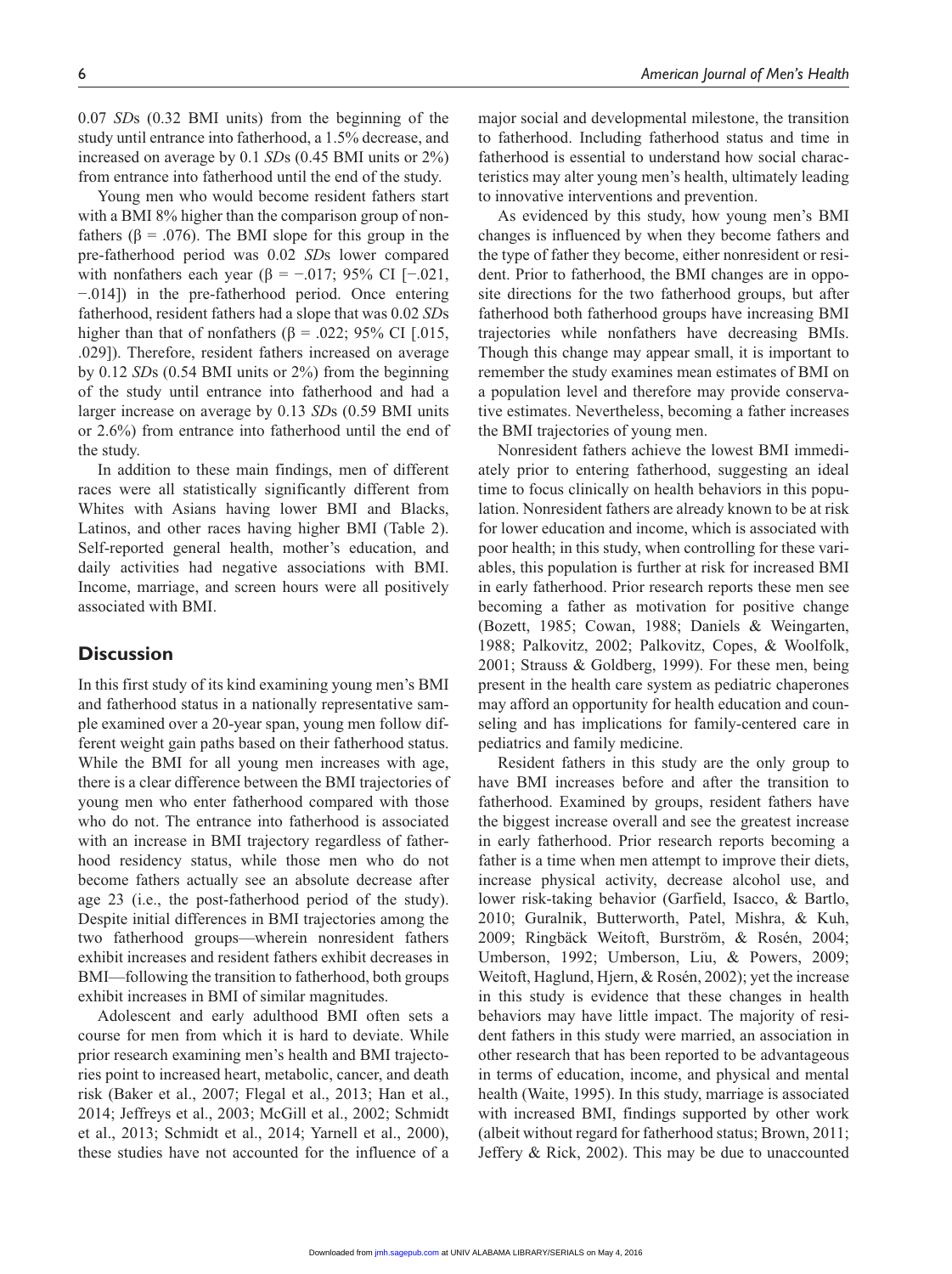for changes in eating habits associated with marriage and parenting with potentially different kinds of foods, portions, and leftovers available; anecdotal evidence does exist of fathers cleaning their children's dinner plates.

For nonfathers, early adolescence sees the highest increase in BMI followed by a lower increase in late adolescence and relative decrease in early adulthood. Though this study followed men until an average age of 29 years, it is important to recognize that many of these men will become fathers later in life. Thus, from a preventive and public health perspective, the implications are that by identifying these young men when they are at highest risk (i.e., during early adolescence) and implementing weightrelated interventions and education at this time may offer the best potential to improve their own health and decrease negative influences on future BMI.

In addition to focusing on fatherhood as a social determinant, this study included a number of other social and contextual characteristics that were significantly associated with men's BMI. Compared with Hispanic and Black men, those reporting poorer health and those with lower income had higher BMI, results supported by prior research (Bronte-Tinkew, Zaslow, Capps, Horowitz, & McNamara, 2007; Lawlor et al., 2003; Månsdotter, Lindholm, & Winkvist, 2007; Nomaguchi & Milkie, 2003). As would be expected, young men with more daily activities and fewer sedentary hours in front of screens (e.g., television, computer) had improved BMIs. This study adds to the debate around whether or not marriage is protective for men's health, as married young men in this study have increased BMIs. Future study of the interrelationship between marriage, father's residential status, and BMI is warranted.

From a clinical perspective as different subpopulations of men see fluctuations in BMI at different points over time, there is no one-size-fits-all approach to address these increases in weight. From a life course theory perspective, however, appropriately timed preventive efforts such as nutritional counseling and health promotion education that take into account developmentally significant stages may have enhanced potential for improving longterm outcomes and decreasing disparities (Cabrera, Fagan, & Farrie, 2008; Elder, 1998; Heckman, 2006; Robertson, Douglas, Ludbrook, Reid, & Teijlingen, 2008). The transition to fatherhood is one such time period where behavioral interventions (e.g., smoking cessation) for fathers may be especially welcome and effective (Robertson et al., 2008). There is mounting anecdotal evidence that expectant fathers are accompanying their partners to obstetric visits, yet another venue to consider finding ways to engage young men in the health care system. Health policy initiatives such as the Affordable Care Act (Patient Protection and Affordable Care Act of 2010) may also hold promise for improving access for young

men who are less likely to have a primary care physician, to have seen a provider in the past year, and to have insurance compared with women (Garfield et al., 2006; Garfield, Isacco, & Rogers, 2012). Early results from the Affordable Care Act report a decrease in uninsured adults of child-rearing ages potentially alleviating insurance as a barrier to health care (Sommers et al., 2014 ).

The influence of fathers' weight on children's outcomes is just one more reason to focus preventive efforts on young men. In families with an overweight father and a normal weight mother, the odds of having an obese child 4 years later were 4.18 times greater compared with two normal weight parents, and, if the father was obese, the odds rose to 14.88 times greater (Freeman et al., 2012). Notably, having a normal weight father and an overweight/obese mother was not a significant predictor of child obesity (Freeman et al., 2012). Paternal behaviors have also been reported to increase the risk of obesity in preschoolers more than maternal behaviors (Wake, Nicholson, Hardy, & Smith, 2007). With the Centers for Disease Control and Prevention reporting 96% of resident fathers and 30% of nonresident fathers ate a meal with their <5-year-old child every day or several times a week (Jones & Mosher, 2013), there is ample opportunity for influence. The Healthy Dads, Healthy Kids program in Australia proved the feasibility and efficacy of targeting fathers to lose weight and be a role model for their children (Morgan et al., 2014). The Healthy Dads, Healthy Kids program resulted in significant weight loss and improved health-related outcomes in fathers and improved eating and physical activity among children (Morgan et al., 2011). Thus, targeting fathers during this developmental stage may be an especially efficacious approach to improving men's and children's health.

#### *Limitations*

The first wave of Add Health calculated BMI based on self-report; all later waves were interviewer collected and may be more accurate. Inferences for this study are limited to the average change in BMI during a certain period given certain characteristics. The model predicts at a population level and is unable to predict individual trajectories or estimate how changes in a particular covariate can affect the change of an individual's BMI. Another limitation is the restriction of fatherhood status to one category over the study period despite recognizing that resident status change may potentially affect BMI and health. Future research with longer post-fatherhood transition study windows might better shed light on these shifts and BMI. Finally, the Add Health sample follows men through their 20s and into the 30s and is unable as of yet to examine the transition to parenthood for older fathers. Nevertheless, resident fathers' age of fatherhood entry in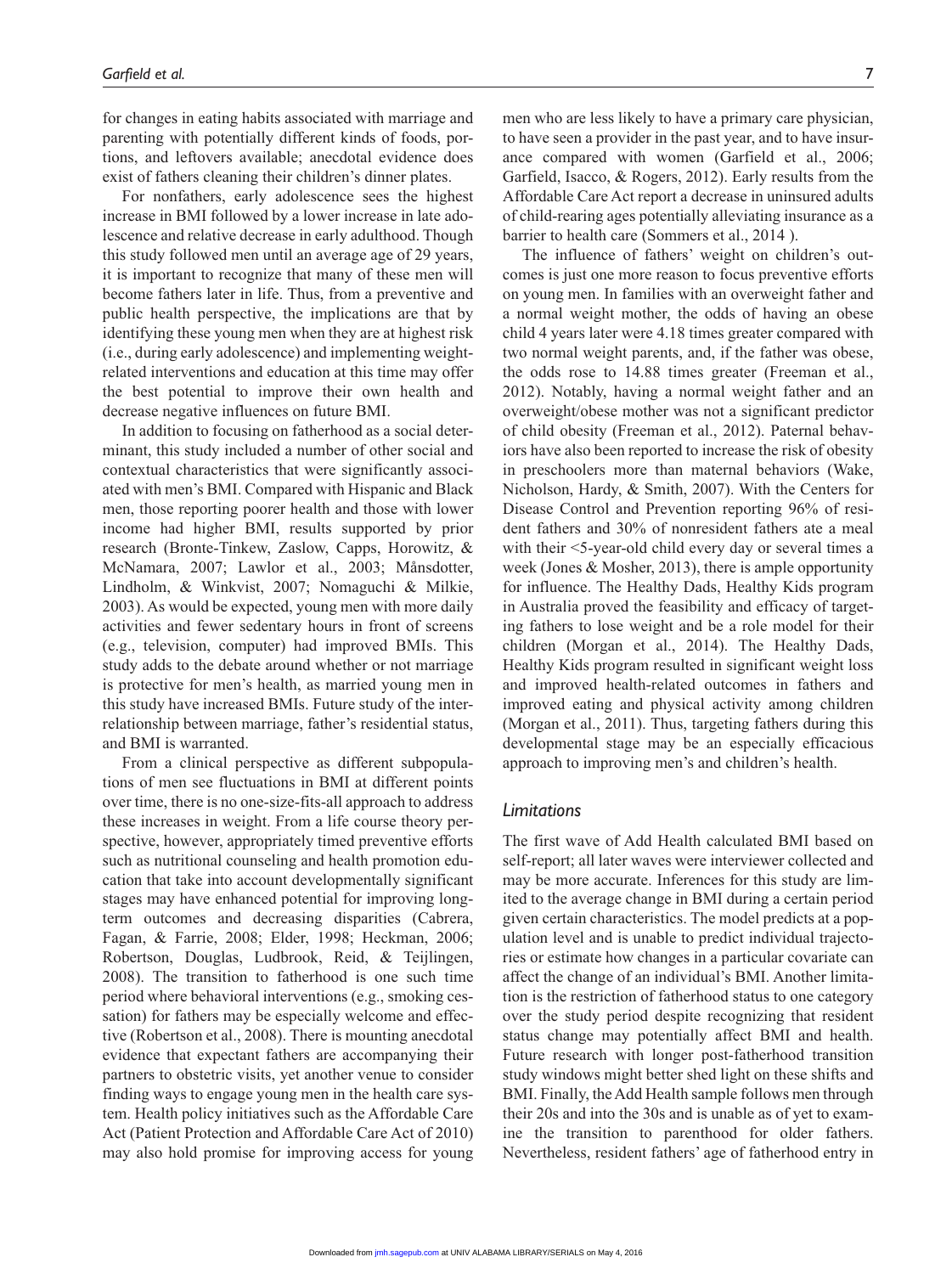Add Health, 25 years, is the same as the National Survey of Family Growth's age at first birth for men from 2006 to 2010 (Martinez, Daniels, & Chandra, 2012).

# **Conclusion**

Understanding the influence social characteristics have on young men's BMI over time is a first step toward addressing unmet health needs for young men as they get older. These findings support the need for obesity prevention interventions specifically designed for and targeted toward young males in general and those transitioning to fatherhood in particular. Such interventions could begin in adolescence and carry through young adulthood, targeting the distinctive needs and concerns of young men over the life course.

#### **Acknowledgments**

Craig F. Garfield acknowledges the support of grant K23HD060664 from the Eunice Kennedy Shriver National Institute of Child Health and Human Development in conducting this study.

#### **Authors' Note**

The study sponsor had no role in study design; collection, analysis, and interpretation of data; writing the report; and the decision to submit the report for publication.

#### **Declaration of Conflicting Interests**

The author(s) declared no potential conflicts of interest with respect to the research, authorship, and/or publication of this article.

#### **Funding**

The author(s) disclosed receipt of the following financial support for the research, authorship, and/or publication of this article: Craig F. Garfield's effort was partially supported by grant K23HD060664 from the Eunice Kennedy Shriver National Institute of Child Health and Human Development.

#### **References**

- Baker, J. L., Olsen, L. W., & Sorensen, T. I. A. (2007). Childhood body-mass index and the risk of coronary heart disease in adulthood. *New England Journal of Medicine*, *357*, 2329-2337. doi:10.1056/NEJMoa072515
- Berry, T. R., Spence, J. C., Blanchard, C., Cutumisu, N., Edwards, J., & Nykiforuk, C. (2010). Changes in BMI over 6 years: The role of demographic and neighborhood characteristics. *International Journal of Obesity*, *34*, 1275-1283.
- Bozett, F. (1985). Male development and fathering throughout the life cycle. *American Behavioral Scientist*, *29*, 41-54.
- Bronte-Tinkew, J., Zaslow, M., Capps, R., Horowitz, A., & McNamara, M. (2007). Food insecurity works through depression, parenting, and infant feeding to influence

overweight and health in toddlers. *Journal of Nutrition*, *137*, 2160-2165.

- Brophy, S., Rees, A., Knox, G., Baker, J., & Thomas, N. E. (2012). Child fitness and father's BMI are important factors in childhood obesity: A school based cross-sectional study. *PLoS ONE*, *7*(5), e36597. doi:10.1371/journal. pone.0036597
- Brown, H. (2011). Marriage, BMI, and wages: A double selection approach. *Scottish Journal of Political Economy*, *58*, 347-377. doi:10.1111/j.1467-9485.2011.00550.x
- Cabrera, N. J., Fagan, J., & Farrie, D. (2008). Explaining the long reach of fathers' prenatal involvement on later paternal engagement. *Journal of Marriage and Family*, *70*, 1094-1107. doi:10.1111/j.1741-3737.2008.00551.x
- Castillo, J., Welch, G., & Sarver, C. (2011). Fathering: The relationship between fathers' residence, fathers' sociodemographic characteristics, and father involvement. *Maternal and Child Health Journal*, *15*, 1342-1349. doi:10.1007/ s10995-010-0684-6
- Chen, P., & Chantala, K. (2014). *Guidelines for analyzing add health data*. Chapel Hill: University of North Carolina/ Carolina Population Center.
- Clarke, P., Sastry, N., Duffy, D., & Ailshire, J. (2014). Accuracy of self-reported versus measured weight over adolescence and young adulthood: Findings from the national longitudinal study of adolescent health, 1996–2008. *American Journal of Epidemiology, 180*(2), 153-159.
- Cowan, P. A. (1988). Becoming a father: A time of change, an opportunity for development. In P. Bronstein & C. P. Cowan (Eds.), *Fatherhood today: Men's changing role in the family* (pp. 13-35). Oxford, England: John Wiley.
- Daniels, P., & Weingarten, K. (1988). The fatherhood click: The timing of parenthood in men's lives. In P. Bronstein & C. P. Cowan (Eds.), *Fatherhood today: Men's changing role in the family* (pp. 36-52). New York, NY: John Wiley.
- de Mutsert, R., Sun, Q., Willett, W. C., Hu, F. B., & van Dam, R. M. (2014). Overweight in early adulthood, adult weight change, and risk of type 2 diabetes, cardiovascular diseases, and certain cancers in men: A cohort study. *American Journal of Epidemiology*, *179*, 1353-1365. doi:10.1093/ aje/kwu052
- Duncan, G. J., Wilkerson, B., & England, P. (2006). Cleaning up their act: The effects of marriage and cohabitation on licit and illicit drug use. *Demography*, *43*, 691-710.
- Durette, R., Marrs, C., & Gray, P. B. (2011). Fathers faring poorly: Results of an internet-based survey of fathers of young children. *American Journal of Men's Health*, *5*, 395-401. doi:10.1177/1557988310378365
- Elder, G. H. (1998). The life course as developmental theory. *Child Development*, *69*, 1-12. doi:10.1111/j.1467-8624.1998. tb06128.x
- Flegal, K. M., Carroll, M. D., Kit, B. K., & Ogden, C. L. (2012). Prevalence of obesity and trends in the distribution of body mass index among US adults, 1999-2010. *Journal of the American Medical Association*, *307*, 491-497. doi:10.1001/ jama.2012.39
- Flegal, K. M., Kit, B. K., Orpana, H., & Graubard, B. I. (2013). Association of all-cause mortality with overweight and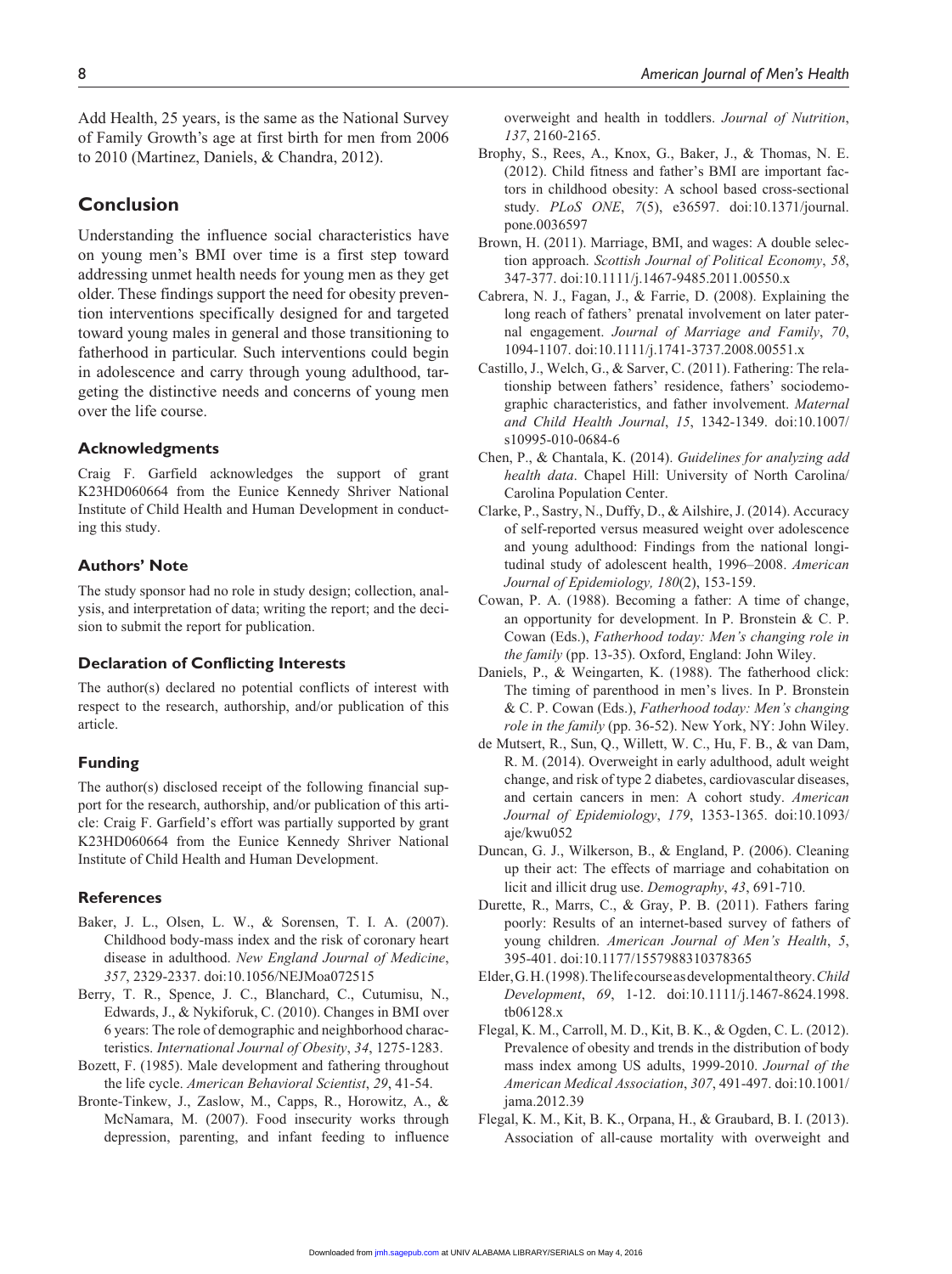obesity using standard body mass index categories: A systematic review and meta-analysis. *Journal of the American Medical Association*, *309*, 71-82. doi:10.1001/ jama.2012.113905

- Freeman, E., Fletcher, R., Collins, C. E., Morgan, P. J., Burrows, T., & Callister, R. (2012). Preventing and treating childhood obesity: Time to target fathers. *International Journal of Obesity*, *36*, 12-15.
- Galobardes, B., Morabia, A., & Bernstein, M. S. (2000). The differential effect of education and occupation on body mass and overweight in a sample of working people of the general population. *Annals of Epidemiology*, *10*, 532-537. doi:10.1016/S1047-2797(00)00075-2
- Garfield, C. F., Clark-Kauffman, E., & Davis, M. M. (2006). Fatherhood as a component of men's health. *Journal of the American Medical Association*, *296*, 2365-2368. doi:10.1001/jama.296.19.2365
- Garfield, C. F., Duncan, G., Rutsohn, J., McDade, T. W., Adam, E. K., Coley, R. L., & Chase-Lansdale, P. L. (2014). A longitudinal study of paternal mental health during transition to fatherhood as young adults. *Pediatrics*. Advance online publication. doi:10.1542/peds.2013-3262
- Garfield, C. F., Isacco, A., & Bartlo, W. D. (2010). Men's health and fatherhood in the urban midwestern United States. *International Journal of Men's Health*, *9*(3), 161.
- Garfield, C. F., Isacco, A., & Rogers, T. (2012). Men, masculinity and health. In J. M. Rippe (Ed.), *Encyclopedia of lifestyle medicine & health* (pp. 695-701). Thousand Oaks, CA: Sage. doi:10.4135/9781412994149.n212
- Guralnik, J. M., Butterworth, S., Patel, K., Mishra, G., & Kuh, D. (2009). Reduced midlife physical functioning among never married and childless men: Evidence from the 1946 British Birth Cohort Study. *Aging Clinical and Experimental Research*, *21*, 174-181.
- Han, X., Stevens, J., Truesdale, K. P., Bradshaw, P. T., Kucharska-Newton, A., Prizment, A. E., . . . Joshu, C. E. (2014). Body mass index at early adulthood, subsequent weight change and cancer incidence and mortality. *International Journal of Cancer*, *135*, 2900-2909. doi:10.1002/ijc.28930
- Hanson, M., & Chen, E. (2007). Socioeconomic status and health behaviors in adolescence: A review of the literature. *Journal of Behavioral Medicine*, *30*, 263-285. doi:10.1007/ s10865-007-9098-3
- Harel, O., & Zhou, X. H. (2007). Multiple imputation: Review of theory, implementation and software. *Statistics in Medicine*, *26*, 3057-3077.
- Heckman, J. J. (2006). Skill formation and the economics of investing in disadvantaged children. *Science*, *312*, 1900-1902. doi:10.1126/science.1128898
- Huang, C., & Warner, L. (2005). Relationship characteristics and depression among fathers with newborns. *Social Service Review*, *79*, 95-118.
- Jeffery, R. W. (1996). Socioeconomic status, ethnicity and obesity in women. *Annals of Epidemiology*, *6*, 263-265. doi:10.1016/S1047-2797(96)00070-1
- Jeffery, R. W., & Rick, A. M. (2002). Cross-sectional and longitudinal associations between body mass index and marriage-related factors. *Obesity Research*, *10*, 809-815. doi:10.1038/oby.2002.109
- Jeffreys, M., McCarron, P., Gunnell, D., McEwen, J., & Smith, G. D. (2003). Body mass index in early and midadulthood, and subsequent mortality: A historical cohort study. *International Journal of Obesity and Related Metabolic Disorders*, *27*, 1391-1397.
- Jones, J., & Mosher, W. D. (2013). Fathers' involvement with their children: United States, 2006–2010. *National Health Statistics Reports*, 71. Retrieved from [http://www.cdc.gov/](http://www.cdc.gov/nchs/data/nhsr/nhsr071.pdf) [nchs/data/nhsr/nhsr071.pdf](http://www.cdc.gov/nchs/data/nhsr/nhsr071.pdf)
- Lawlor, D. A., Emberson, J. R., Ebrahim, S., Whincup, P. H., Wannamethee, S. G., Walker, M., & Smith, G. D. (2003). Is the association between parity and coronary heart disease due to biological effects of pregnancy or adverse lifestyle risk factors associated with child-rearing? Findings from the British Women's Heart and Health Study and the British Regional Heart Study. *Circulation*, *107*, 1260-1264.
- Magarey, A. M., Daniels, L. A., Boulton, T. J., & Cockington, R. A. (2003). Predicting obesity in early adulthood from childhood and parental obesity. *International Journal of Obesity and Related Metabolic Disorders*, *27*, 505-513. doi:10.1038/sj.ijo.0802251
- Månsdotter, A., Lindholm, L., & Winkvist, A. (2007). Paternity leave in Sweden—Costs, savings and health gains. *Health Policy*, *82*, 102-115. doi:10.1016/j.healthpol.2006.09.006
- Martinez, G., Daniels, K., & Chandra, A. (2012). Fertility of men and women aged 15–44 years in the United States: National Survey of Family Growth, 2006–2010. *National Health Statistics Reports*, 51. Retrieved from [http://www.](http://www.cdc.gov/nchs/data/nhsr/nhsr051.pdf) [cdc.gov/nchs/data/nhsr/nhsr051.pdf](http://www.cdc.gov/nchs/data/nhsr/nhsr051.pdf)
- McGill, H. C., McMahan, C. A., Herderick, E. E., Zieske, A. W., Malcom, G. T., Tracy, R. E., . . . Strong, J. P. (2002). Obesity accelerates the progression of coronary atherosclerosis in young men. *Circulation*, *105*, 2712-2718. doi:10.1161/01.cir.0000018121.67607.ce
- Morgan, P. J., Collins, C. E., Plotnikoff, R. C., Callister, R., Burrows, T., Fletcher, R., . . . Lubans, D. R. (2014). The "Healthy Dads, Healthy Kids" community randomized controlled trial: A community-based healthy lifestyle program for fathers and their children. *Preventive Medicine*, *61*, 90-99. doi:10.1016/j.ypmed.2013.12.019
- Morgan, P. J., Lubans, D. R., Callister, R., Okely, A. D., Burrows, T. L., Fletcher, R., & Collins, C. E. (2011). The "Healthy Dads, Healthy Kids" randomized controlled trial: Efficacy of a healthy lifestyle program for overweight fathers and their children. *International Journal of Obesity*, *35*, 436-447. doi:10.1038/ijo.2010.151
- Nomaguchi, K., & Milkie, M. (2003). Costs and rewards of children: The effects of becoming a parent on adult's lives. *Journal of Marriage and Family*, *65*, 356-374.
- Ogden, C. L., Carroll, M. D., Kit, B. K., & Flegal, K. M. (2012). Prevalence of obesity and trends in body mass index among US children and adolescents, 1999-2010. *Journal of the American Medical Association*, *307*, 483-490. doi:10.1001/ jama.2012.40
- Palkovitz, R. (2002). *Involved fathering and men's adult development: Provisional balances*. Mahwah, NJ: Lawrence Erlbaum.
- Palkovitz, R., Copes, M. A., & Woolfolk, T. N. (2001). "It's like . . . you discover a new sense of being": Involved fathering